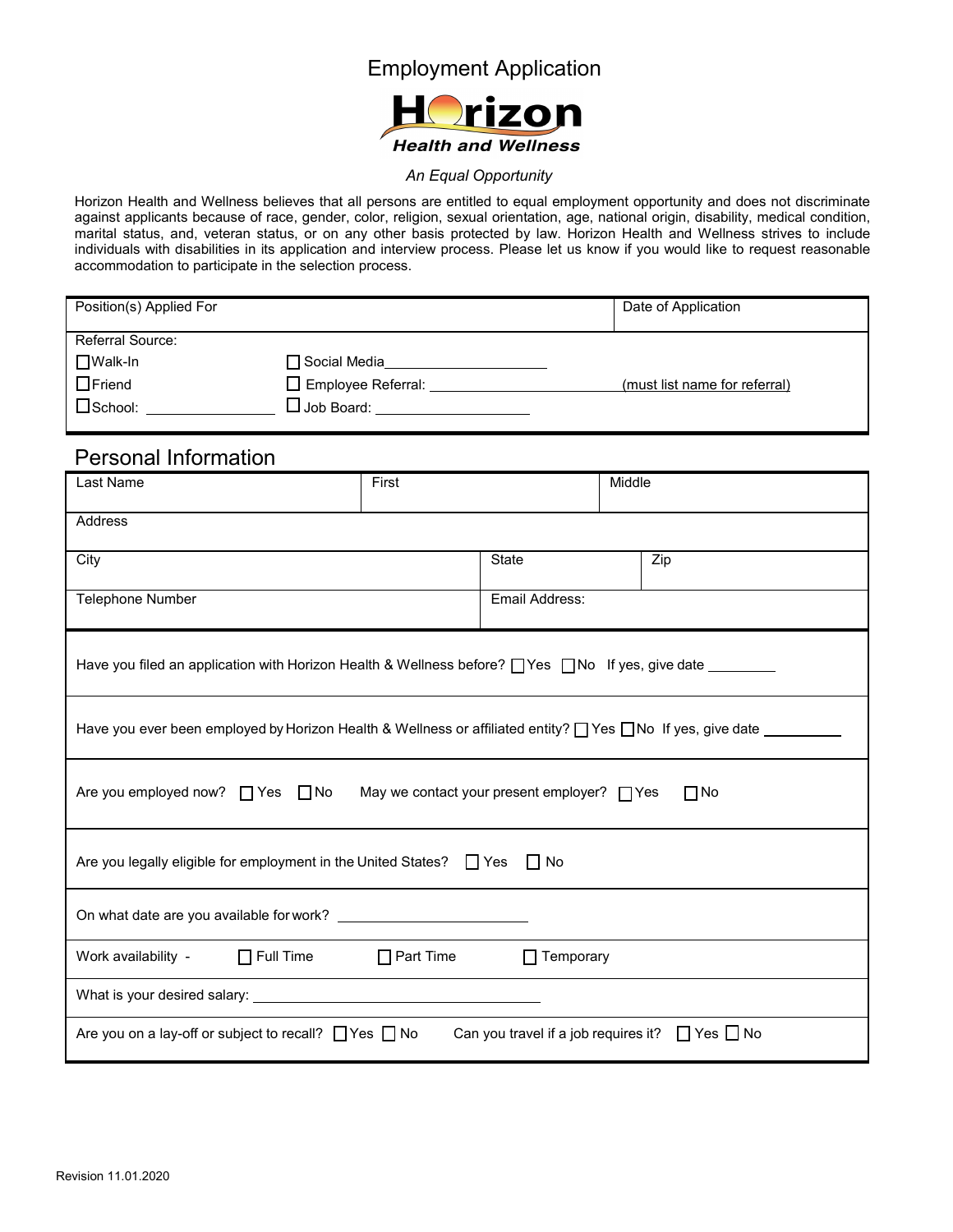# Background Information

| Have you ever been convicted of a crime?* $\Box$ Yes $\Box$ No<br>Identify all misdemeanor and felony convictions.*                                                           |
|-------------------------------------------------------------------------------------------------------------------------------------------------------------------------------|
| Are there any felony convictions pending against you? $\Box$ Yes $\Box$ No                                                                                                    |
| Please give dates, places, charges and disposition of all convictions, and any other information about convictions<br>you would like Horizon Health and Wellness to consider. |
| *Exclude minor traffic violations. If you are not sure what these entail, please ask the Human Resources Department.                                                          |
| *Conviction will not necessarily disqualify an applicant from employment.                                                                                                     |

### Education

| NAME AND LOCATION OF INSTITUTION<br>(City, State) | <b>DIPLOMA OR</b><br>DEGREE(S)<br><b>EARNED</b> | <b>COURSE OF STUDY &amp;</b><br><b>YEARS OF</b><br><b>ATTENDANCE</b> |
|---------------------------------------------------|-------------------------------------------------|----------------------------------------------------------------------|
|                                                   |                                                 |                                                                      |
|                                                   |                                                 |                                                                      |
|                                                   |                                                 |                                                                      |
|                                                   |                                                 |                                                                      |

## Licenses/Certifications/Registrations

| License/Certification<br>/Registration | <b>Number</b> | <b>Issue Date</b><br>MM/YY | Issued By | <b>Expiration Date</b><br>MM/YY | State/Country<br>Issued In |
|----------------------------------------|---------------|----------------------------|-----------|---------------------------------|----------------------------|
|                                        |               |                            |           |                                 |                            |
|                                        |               |                            |           |                                 |                            |

State any additional information that may be helpful to us in considering your application. (Awards, Recognition, Training, Seminars, etc.) Also, identify if there is any history of loss or limitations of privileges.

| Have you ever used any other name(s) which is (are) necessary for us to know in order for us to verify |
|--------------------------------------------------------------------------------------------------------|
| your employment or educational record? If, so, please list other names                                 |
| below:                                                                                                 |

| Do you have any relatives/friends now employed Horizon Health and Wellness? $\Box$ Yes $\Box$ No |  |
|--------------------------------------------------------------------------------------------------|--|
| If yes, state name(s), relationship:                                                             |  |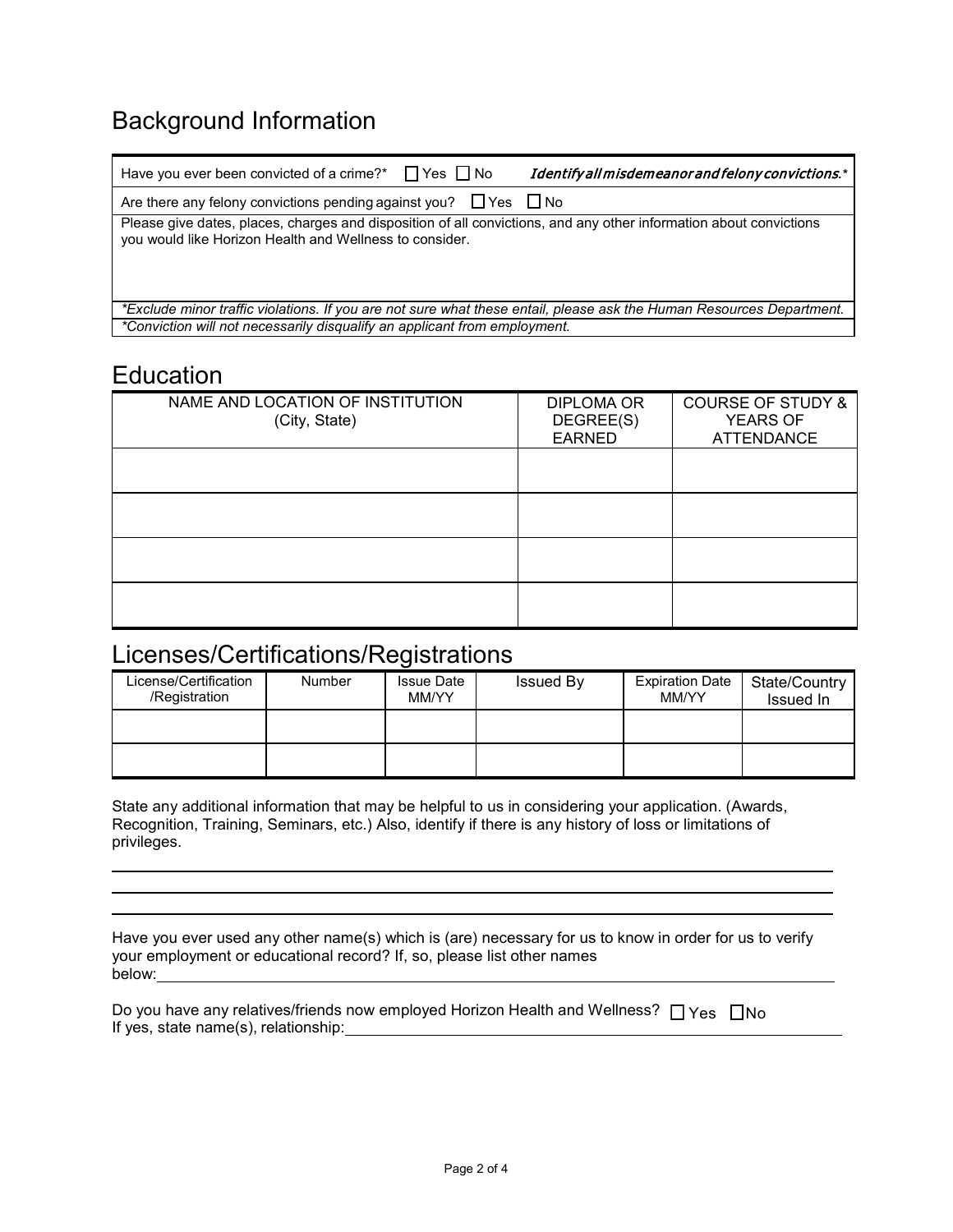# Employment Experience

Begin with your **Present** or most recent employer / work experience. Include military service assignments and volunteer activities. Exclude organization names which indicate race, gender, religion or nation origin. Please account for at least 7 years of experience. Account for any employment gaps, if needed, attach additional sheets, using the same format as on the application. **Resumes are not accepted in lieu of completing this section**. **Fill out completely with contact info.**

| <b>Employer Name</b>                                    | Job Title                                               |           |             | Telephone Number  |                         |
|---------------------------------------------------------|---------------------------------------------------------|-----------|-------------|-------------------|-------------------------|
| <b>Employer Address</b>                                 |                                                         |           |             | Supervisor's Name |                         |
| Start Date: (MM/YY)                                     | End Date: (MM/YY)<br>Rate of pay                        |           |             |                   |                         |
| Work performed                                          |                                                         |           |             |                   |                         |
|                                                         |                                                         |           |             |                   |                         |
| Reason for leaving                                      |                                                         |           |             |                   |                         |
| <b>Employer Name</b>                                    |                                                         | Job Title |             |                   | Telephone Number        |
| <b>Employer Address</b>                                 |                                                         |           |             | Supervisor's Name |                         |
| Start Date: (MM/YY)                                     | End Date: (MM/YY)                                       |           | Rate of pay |                   |                         |
| Work performed                                          |                                                         |           |             |                   |                         |
|                                                         |                                                         |           |             |                   |                         |
| Reason for leaving                                      |                                                         |           |             |                   |                         |
| <b>Employer Name</b>                                    |                                                         | Job Title |             |                   | <b>Telephone Number</b> |
| <b>Employer Address</b>                                 |                                                         |           |             | Supervisor's Name |                         |
|                                                         | Start Date: (MM/YY)<br>End Date: (MM/YY)<br>Rate of pay |           |             |                   |                         |
| Work performed                                          |                                                         |           |             |                   |                         |
|                                                         |                                                         |           |             |                   |                         |
| Reason for leaving                                      |                                                         |           |             |                   |                         |
| Job Title<br><b>Employer Name</b>                       |                                                         |           |             | Telephone Number  |                         |
| <b>Employer Address</b>                                 |                                                         |           |             | Supervisor's Name |                         |
| Start Date: (MM/YY)<br>End Date: (MM/YY)<br>Rate of pay |                                                         |           |             |                   |                         |
| Work performed                                          |                                                         |           |             |                   |                         |
|                                                         |                                                         |           |             |                   |                         |
| Reason for leaving                                      |                                                         |           |             |                   |                         |